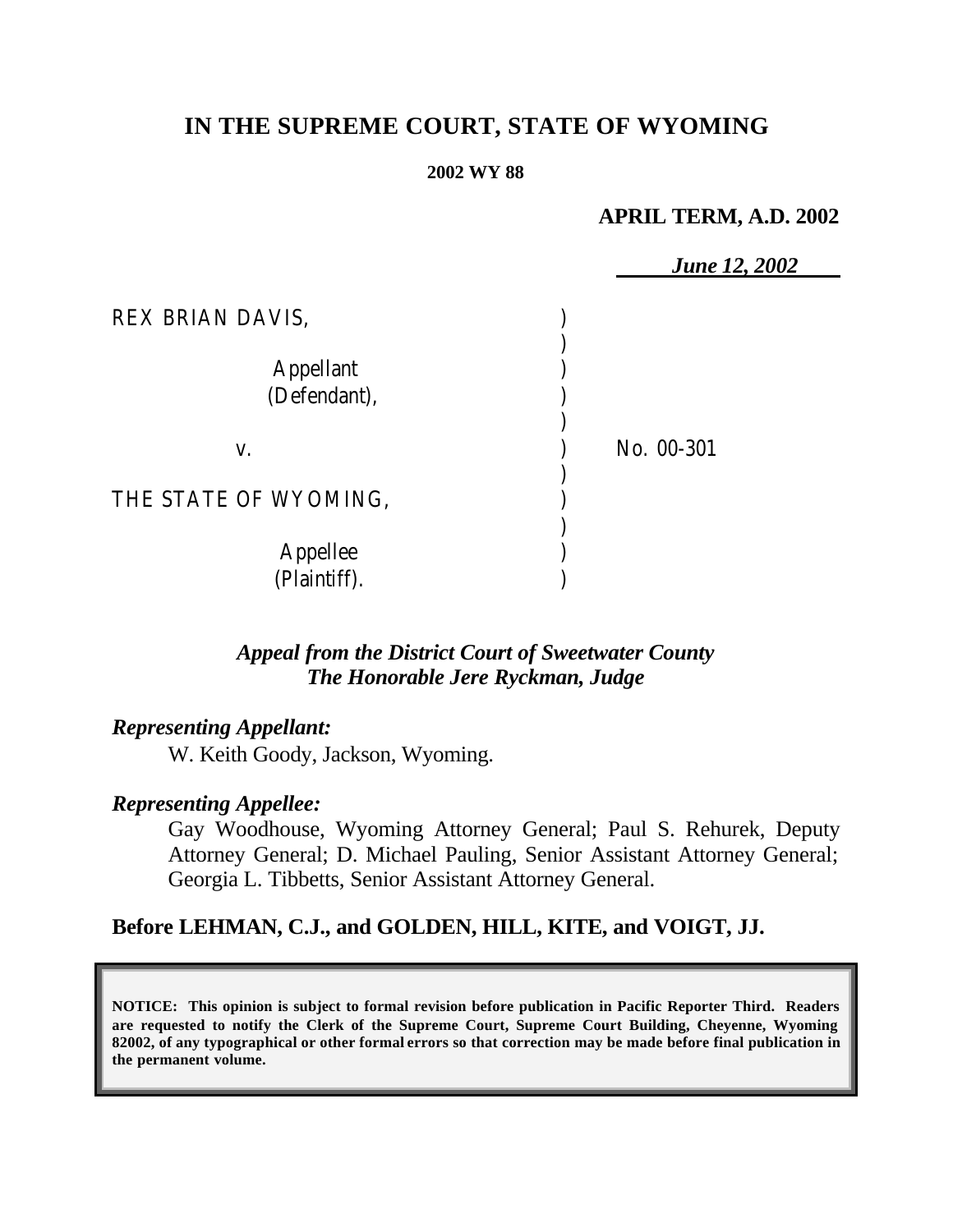**GOLDEN**, Justice.

[¶1] In this appeal,Appellant Rex Davis (Davis) requests that we review the trial court's denial of his motion for a new trial brought pursuant to *Brady v. Maryland,* 373 U.S. 83, 87, 83 S. Ct. 1194, 10 L. Ed. 2d 215 (1963)*.* After a jury trial and convictions for conspiracy to deliver methamphetamine and delivery of methamphetamine, Davis learned that the State failed to disclose impeachment material concerning its primary witness and brought his motion. The trial court conducted a hearing and denied the motion.

[¶2] We reverse and remand for new trial.

## **ISSUES**

[¶3] Davis presents this statement of the issue for our review:

Did the failure of the State to disclose the existence of the Morris-Powell wire and tape violate the defendant's constitutional right to due process of the law, to be confronted with the witnesses against him and the effective assistance of counsel under the  $5<sup>th</sup>$ ,  $6<sup>th</sup>$ , and  $14<sup>th</sup>$  Amendments to the United States Constitution and the applicable Wyoming constitutional provisions?

The State declares the issue is:

Was Appellant denied a fair trial by the State's failure to disclose potential impeachment evidence?

## **FACTS**

[¶4] In 1998, the Wyoming Division of Criminal Investigation (DCI) recorded Bobbie Morris selling methamphetamine to a DCI informant on three separate occasions. Subsequently, Morris agreed to be a DCI confidential informant. On June 3, 1999, Morris notified DCI that she had arranged to purchase methamphetamine from Richard Wilkie later that evening. DCI determined that Morris should buy an "eight ball" of methamphetamine and provided her with money for that purpose. Morris carried a microcassette recorder and wore a body transmitter, and DCI agents set up surveillance near Wilkie's home and monitored transmission.

[¶5] Morris arrived at and entered a home next to Wilkie's where he was visiting with neighbors. Wilkie did not have methamphetamine to sell to her but twice called someone else and left messages on an answering machine. The recording of Morris' activities while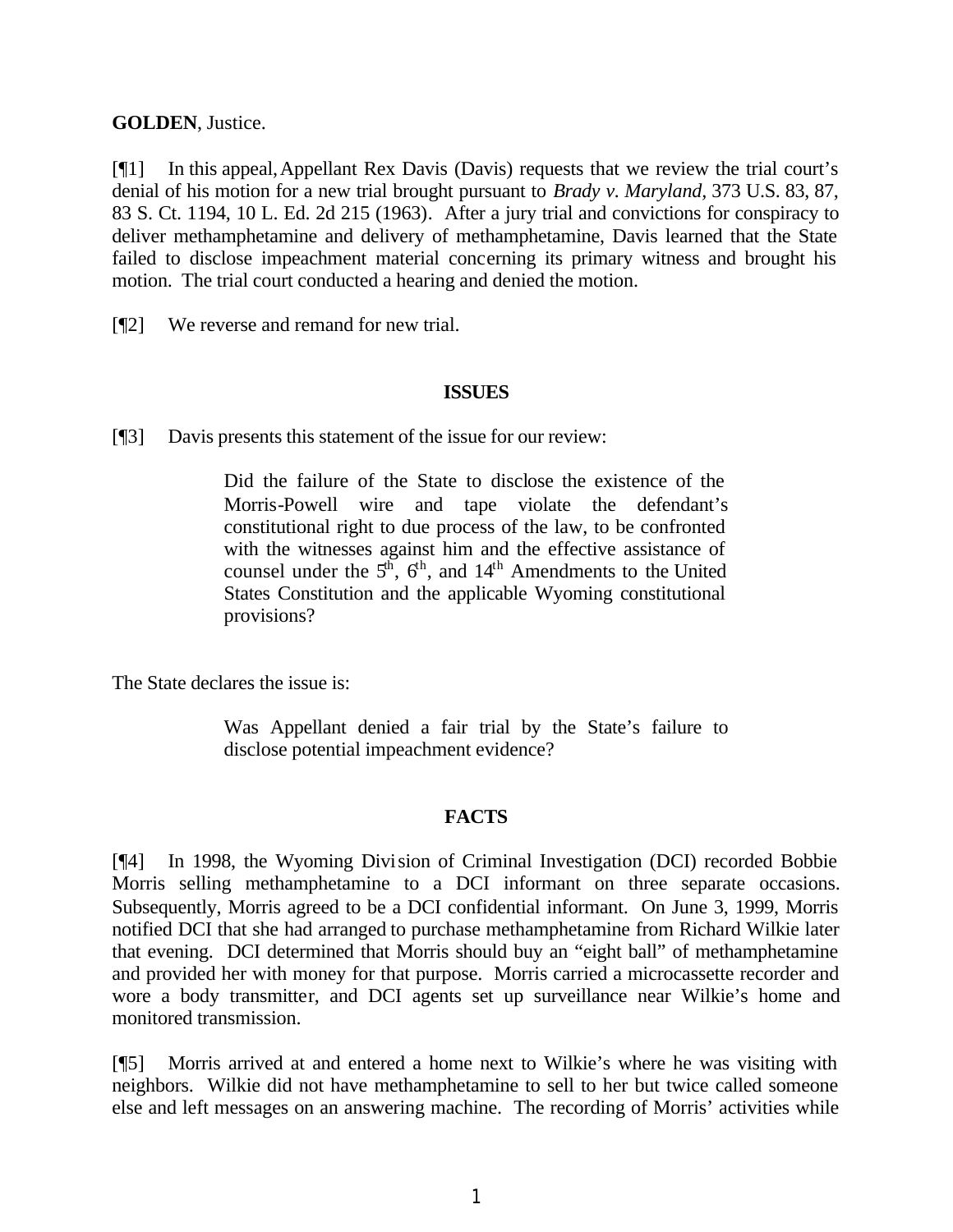waiting to purchase drugs covered a considerable time and included periods when a stereo's volume was turned up loudly blocking out talking and other sounds and when Morris spent about thirty minutes at the home of Wilkie's neighbor. Morris testified that Wilkie smoked marijuana while she was there. Morris and Wilkie returned to Wilkie's house and, after a third call, Wilkie talked to "Debbie" and told Morris that "Debbie" was on her way. Soon afterwards, Davis and his friend, Deborah Hensley, arrived at Wilkie's residence in Davis' pickup truck.

[¶6] The microcassette recorder carried by Morris did not record the drug transaction and, at trial, Morris testified that she had not known that it was not working and had not shut it off. The body transmitter worn by Morris, however, continued to work and revealed Hensley asking Morris what she needed, to which Morris replied, "a ball." Hensley replied that, "we only have a gram." Morris asked the price, and Hensley can be heard stating, "eighty," and Morris stating that she would take the gram. Wilkie, Morris, and Hensley went into Wilkie's home, and the purchase was made.

[¶7] Davis was charged with one count of delivery of methamphetamine and one count of conspiracy to deliver methamphetamine. At trial, Morris testified that Davis had participated in the above conversation by telling Hensley that they had a gram and that the price was eighty, and Hensley then relayed that information to Morris. Morris also testified that Davis pulled out a baggie from his pocket and handed it to Hensley who then left the vehicle, entered Wilkie's home, and finished the transaction. The critical issue in Davis' trial was whether Davis could be heard participating in the delivery. The prosecution argued to the jury that it could hear a male voice in the background making these statements. A DCI agent observing the buy testified that he saw Davis in the truck but could not hear the statements; however another DCI agent testified that he could hear Davis make these statements. The only witness to testify to these events was Morris because Hensley was also prosecuted for conspiracy to deliver and delivery in a separate trial and did not testify, and Wilkie was deceased.

[¶8] Although the prosecution contended that the Morris tape confirmed Morris' version of the events during the buy, the State took steps to establish her credibility and had the DCI agent responsible for Morris as an informant testify that he found her particularly trustworthy.<sup>1</sup> This DCI agent testified in pertinent part:

- Q. Who was the confidential informant in this case?
- A. Bobbie Morris.
- Q. Had you previously worked with Ms. Morris?
- A. Yes sir.

Q. Approximately how many times had you worked with Ms. Morris?

 $<sup>1</sup>$  The propriety of the court's admission of the tape and both agents' testimony are at issue in the appeal only</sup> as it relates to materiality of the *Brady* violation.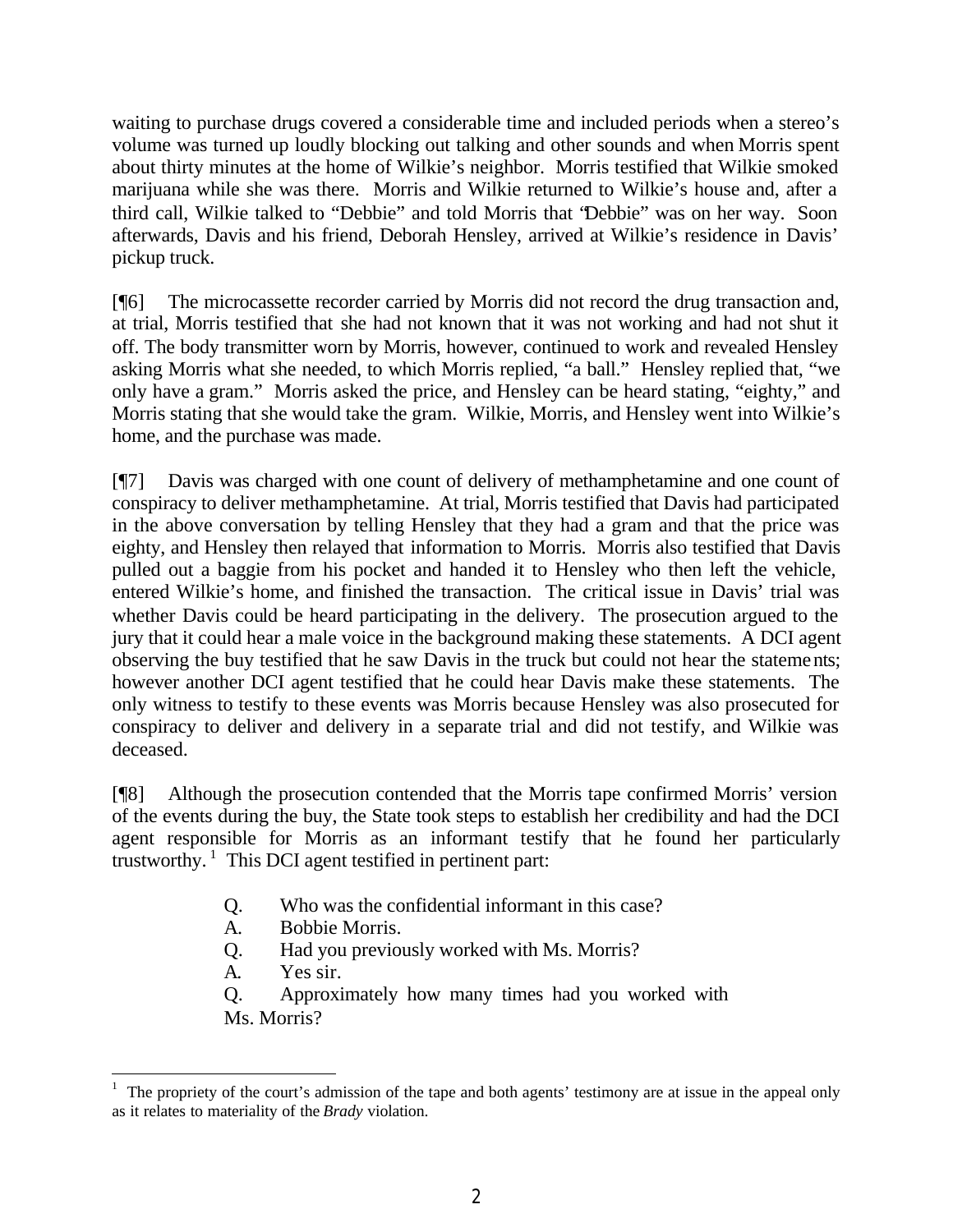A. I would – I would say in the neighborhood of eight to ten times, somewhere along in there.

Q. Is it common for you to work with a confidential informant eight to ten times?

- A. Yes, sir, especially one you trust.
- Q. Was that, indeed, the case with Ms. Morris?
- A. Yes, sir.
- Q. Why did you feel that way about Ms. Morris?

A. Well, we had – we had given Ms. Morris random UAs [urinalysis]. They always came clean. And one way, if you want to build your credibility, is when a confidential informant provides you with information and you can in turn go back out and corroborate that information and know that that information is true, you know, that that just boosted that credibility so much, and Ms. Morris did that on numerous occasions.

[¶9] Additionally, Morris testified that she had agreed to become an informant to avoid prosecution because of concerns that she might lose custody of her children, and also to change her life by recovering from her drug addiction and trying to escape the drug world.

[¶10] Davis' defense council contended that the jury could not hear Davis' statements on the Morris tape and Morris' testimony was not credible because she was a paid informant who had manipulated the events of the drug transaction that evening. Defense counsel explored whether Morris could have purchased the drugs from the neighbors or Wilkie, and suggested that the stereo volume was turned up loudly to deliberately disguise her own drug use that evening. Morris testified that she had not yet been prosecuted for her three earlier arrests, and had used drugs once two months earlier since she began working for DCI. Davis was convicted on both counts and sentenced to concurrent terms of eight to twelve years.

[¶11] Three days after Davis' sentencing, an informant, Charlotte Powell, notified Davis' defense counsel that approximately thirty days before Davis' trial, she had tape-recorded a conversation with Morris for a murder investigation conducted by the Rock Springs Police Department. Morris was not a suspect but was believed to have information about the murder.<sup>2</sup> Powell informed Davis' defense counsel that the tape had recorded Morris using narcotics. Defense counsel moved for new trial on the basis of a *Brady* violation, and the district court held a hearing.

[¶12] At the hearing, Davis' defense counsel contended that on the Powell tape, Morris could be heard consuming the methamphetamine and, in contrast to her trial testimony and the prosecution's contentions at trial, making statements that indicated she was not a reformed addict who had escaped the drug world. Powell testified that before Davis' trial, DCI personnel had learned Powell had recorded her conversation with Morris and were

<sup>&</sup>lt;sup>2</sup> This murder was unrelated to Wilkie's death. Police believed that the person who had committed a murder at a convenience store may have confided in Morris.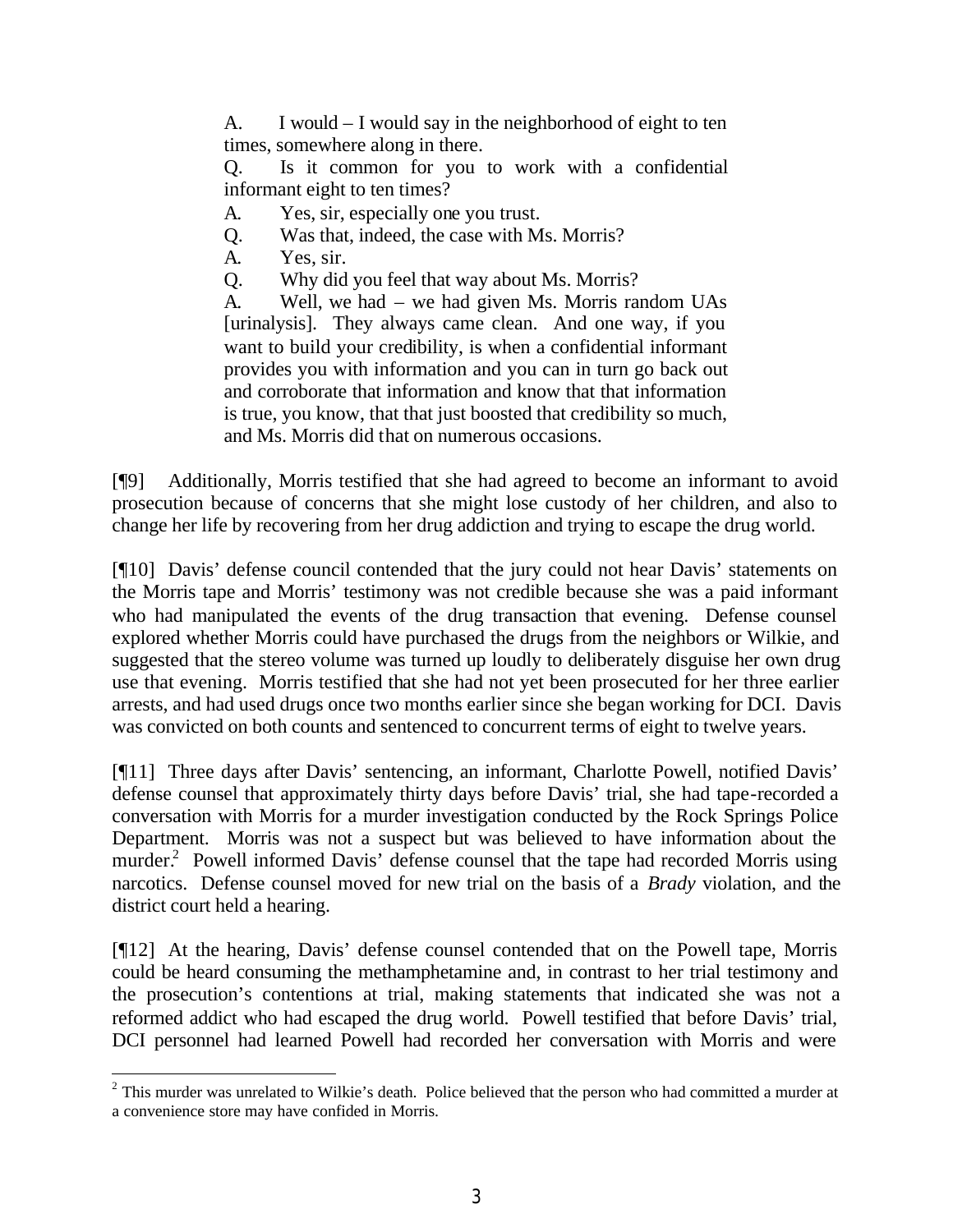angry with her for doing so. Powell testified that, at the time of the recording, she arrived at Morris' apartment and saw methamphetamine and drug paraphernalia; some time after Powell first spoke with Morris about the murder investigation, Morris and another person present consumed the methamphetamine and continued talking; and audible tapping sounds on the Powell tape were attributed to a razor's cutting the drug into lines. Powell also testified that after Davis' trial, Morris told Powell that Davis had not been involved in the drug transaction as she had testified, but felt compelled to testify against Davis because she believed her cooperation would help her keep custody of her children. Powell claimed that Morris told her that Morris' tape recorder had not malfunctioned during the drug transaction as she had testified at Davis' trial, but that she had deliberately turned it off.

[¶13] Morris testified at the hearing and admitted the drug use on that occasion when Powell interviewed her for the murder investigation, but testified that she had admitted drug use at Davis' trial and the Powell interview was the incident that she admitted. The trial court determined that no *Brady* violation had occurred and denied Davis' motion. This appeal followed.

#### **DISCUSSION**

[¶14] In *Brady v. Maryland,* 373 U.S. 83, 83 S. Ct. 1194, 10 L. Ed. 2d 215 (1963), the Supreme Court set forth the basic principle that the prosecution violates due process by suppressing favorable evidence that is material either to the guilt or to the punishment of the accused, "irrespective of the good faith or bad faith of the prosecution." *Id.* at 87, 83 S. Ct. at 1196-97. Later the Court extended the *Brady* rule by holding that the prosecution violates due process by suppressing information concerning the reliability of a key witness when such impeachment evidence would be material to guilt or innocence, finding that when the reliability of a given witness may well be determinative of guilt or innocence, important evidence affecting credibility may be *Brady* material. *Giglio v. United States,* 405 U.S. 150, 153-54, 92 S. Ct. 763, 766, 31 L. Ed. 2d 104 (1972). The duty to disclose impeachment and exculpatory evidence applies even though there has been no request by the accused. *United States v. Agurs,* 427 U.S. 97, 107, 96 S. Ct. 2392, 2399, 49 L. Ed. 2d 342 (1976); *United States v. Bagley*, 473 U.S. 667, 680-81, 105 S. Ct. 3375, 3382-83, 87 L.Ed.2d 481 (1985); *Strickler v. Green,* 527 U.S. 263, 280, 119 S. Ct. 1936, 1948, 144 L. Ed. 2d 286 (1999). "Moreover, the rule encompasses evidence 'known only to police investigators and not to the prosecutor.' In order to comply with *Brady*, therefore, 'the individual prosecutor has a duty to learn of any favorable evidence known to the others acting on the government's behalf in this case, including the police.'" *Strickler,* 527 U.S. at 280-81, 119 S. Ct. at 1948 (citing *Kyles v. Whitley,* 514 U.S. 419, 437-38, 115 S. Ct. 1555, 1567-68, 131 L.Ed.2d 490 (1995)).

[¶15] *Strickler* articulated the underlying philosophy of these decisions in this way:

These cases, together with earlier cases condemning the knowing use of perjured testimony, illustrate the special role played by the American prosecutor in the search for truth in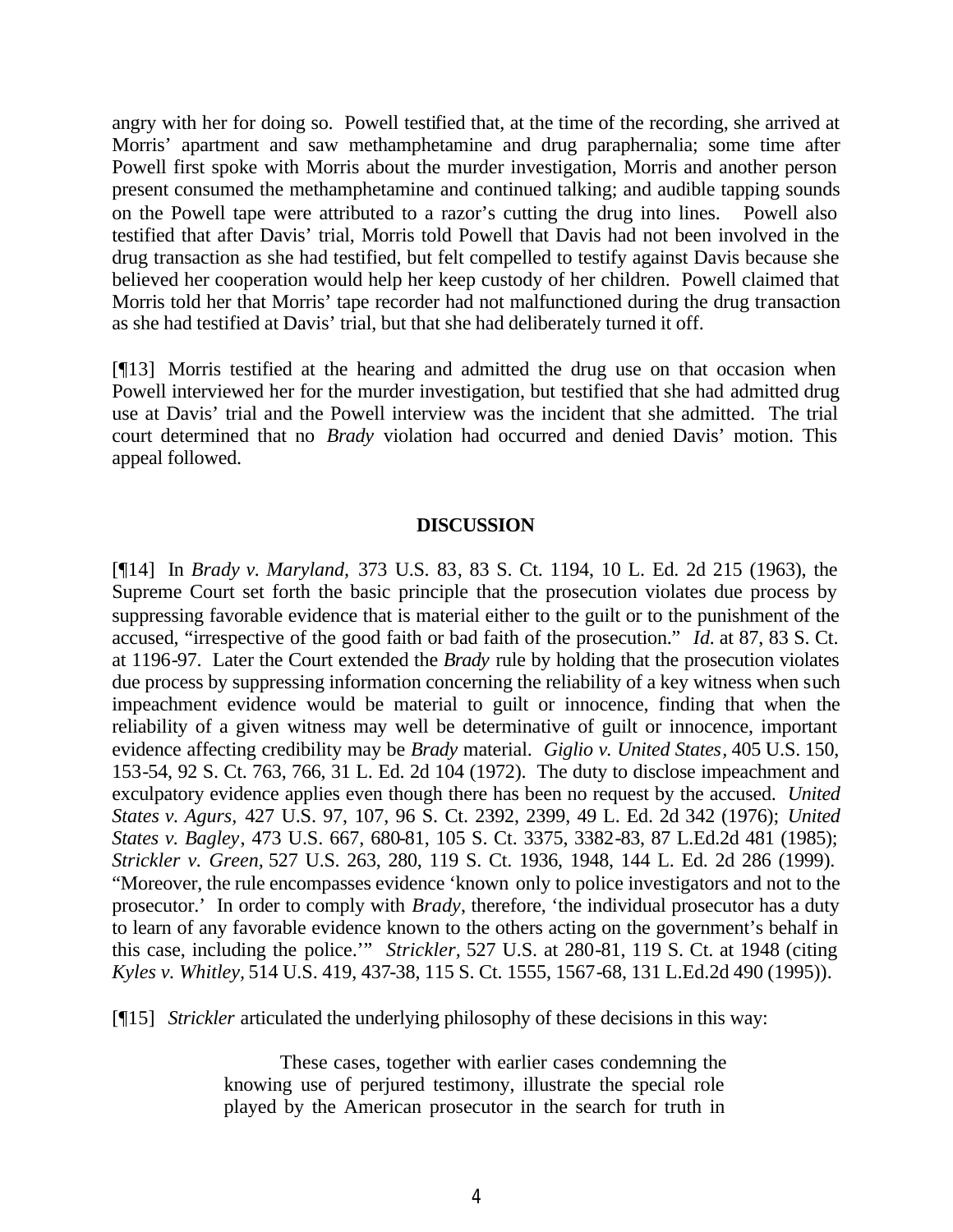criminal trials. Within the federal system, for example, we have said that the United States Attorney is "the representative not of an ordinary party to a controversy, but of a sovereignty whose obligation to govern impartially is as compelling as its obligation to govern at all; and whose interest, therefore, in a criminal prosecution is not that it shall win a case, but that justice shall be done." *Berger v. United States,* 295 U.S. 78, 88, 55 S. Ct. 629, 79 L. Ed. 1314 (1935).

This special status explains both the basis for the prosecution's broad duty of disclosure and our conclusion that not every violation of that duty necessarily establishes that the outcome was unjust.

#### *Strickler,* 527 U.S. at 281, 119 S. Ct. at 1948.

[¶16] We must determine, therefore, whether the government's failure to disclose evidence favorable to the defendant deprived the defendant of a fair trial under *Brady* by considering whether the "favorable evidence could reasonably be taken to put the whole case in such a different light as to undermine confidence in the verdict." *Id.* at 290, 119 S. Ct. at 1952 (quoting *Kyles,* 514 U.S. at 435, 115 S. Ct. at 1566). In order to establish a *Brady* violation, a defendant must demonstrate that the prosecution suppressed evidence, the evidence was favorable to the defendant, and the evidence was material. *Helm v. State*, 1 P.3d 635, 639 (Wyo. 2000). We have previously decided that the materiality of withheld evidence and its possible effect on the outcome of the trial are mixed questions of fact and law. *Id.* Generally, the denial of a motion for a new trial is reviewed for an abuse of discretion; however, a claim of failure to disclose evidence in violation of *Brady* is properly reviewed de novo. *United States v. Hughes, 33 F.3d 1248, 1251* (10<sup>th</sup> Cir. 1994).

### *Analysis of Elements*

[¶17] The first element requires that we determine whether Davis showed that the prosecution suppressed evidence. Davis presented testimony showing that DCI knew about the Powell tape before trial. When the prosecution learned about it after trial, it did disclose. A prosecutor has a duty to learn of any favorable evidence known to the others acting on the government's behalf in the case, including the police. *Kyles,* 514 U.S. at 437-38, 115 S. Ct. at 1567. In this case, the Powell tape is admissible<sup>3</sup> to impeach Morris' testimony at Davis'

<sup>3</sup> Prior inconsistent statements by a witness are admissible under W.R.E. 613(b):

<sup>&</sup>quot;(b) Extrinsic evidence of a prior inconsistent statement by a witness is not admissible unless the witness is afforded an opportunity to explain or deny the same and the opposite party is afforded an opportunity to interrogate him thereon, or the interests of justice otherwise require. This provision does not apply to admissions of a party-opponent as defined in Rule  $801(d)(2)$ ."

*Monn v. State*, 811 P.2d 1004, 1006 (Wyo. 1991).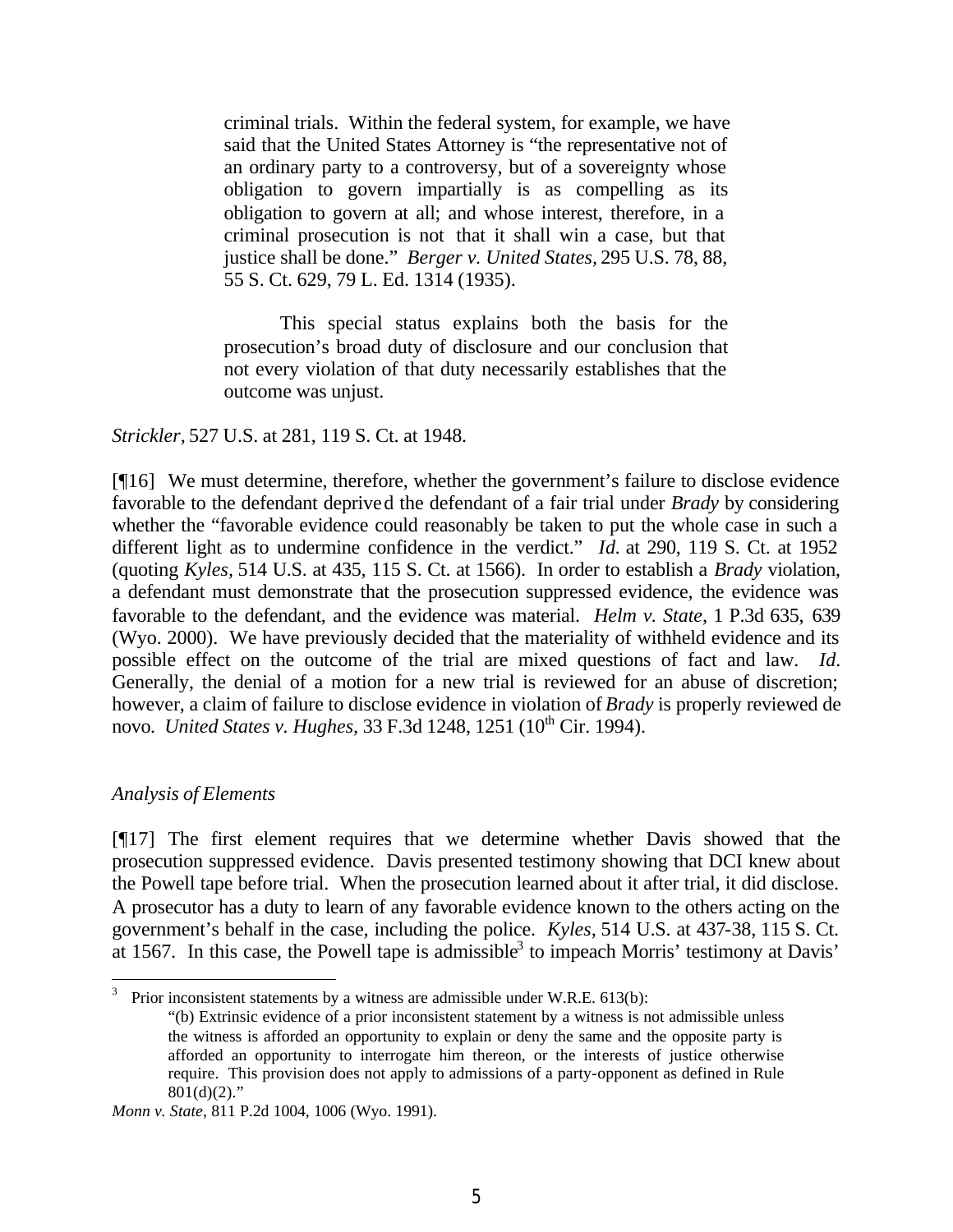trial that she had used drugs two months before trial when she had actually used drugs more recently and to impeach the DCI agents' testimony vouching for Morris' credibility. The discovery of the Powell tape directly led to the defense's discovery of Powell's post-trial conversation with Morris where Powell alleges that Morris said she had intentionally shut off the tape recorder, and stated different motives for testifying against Davis. Powell's version of Morris' post-trial statements contradicts Morris' trial testimony and could potentially be recognized as improperly suppressed *Brady* evidence. *See Paradis v. Arave,* 240 F.3d 1169, 1178-79 ( $9<sup>th</sup>$  Cir. 2001). These post-trial contradictions obviously could not have been disclosed before trial, however, and, because they were not in existence before trial, cannot be part of an analysis as to whether the suppression of the Powell tape was a *Brady* violation. *Strickler,* 527 U.S. at 283, 119 S. Ct. at 1949. Nevertheless, by showing that the State failed to disclose the Powell tape which did exist before trial, Davis has met his burden on this element.

[¶18] The next element, that Davis prove the evidence would have been favorable to him, is also established by the record. Favorable evidence includes impeachment evidence, and the undisclosed Powell tape of Morris' use of drugs is impeachment evidence, particularly so when her use was at a time different than that to which she had testified. The Powell tape is also impeachment evidence because, at trial, the defense had no evidence and could only suggest that Morris' motives were not as pure as she testified. Further, the defense at trial had no evidence with which to challenge the prosecution's bolstering<sup>4</sup> of Morris' credibility with the testimony of DCI agents who vouched for Morris' credibility in that she was trustworthy for various reasons including clean urinalyses results and who stated that one agent could hear Davis make inculpatory statements on an inaudible tape.<sup>5</sup> In the hands of defense counsel, the Powell tape's disclosure indicating that DCI knew that Davis was engaging in illegal activities would have been most useful for challenging all of this testimony.

[¶19] The final element requires that we focus on the materiality of the undisclosed evidence, mindful that favorable evidence is material if "its suppression undermines

 4 "The jury is charged with resolving the factual issues, judging the witnesses' credibility, and ultimately determining whether the accused is guilty or innocent. *Gayler v. State*, 957 P.2d 855, 860 (Wyo. 1998); *Zabel v. State*, 765 P.2d 357, 362 (Wyo. 1988). A witness may not, therefore, vouch for the credibility of another witness or a victim. *Gayler,* 957 P.2d at 860; *Curl v. State*, 898 P.2d 369, 373-74 (Wyo. 1995)."

*Newport v. State,* 983 P.2d 1213, 1215 (Wyo. 1999). Whether Davis can be heard on the tape making the precise statements that Morris alleged he made is a question of fact for the jury to determine.

 $<sup>5</sup>$  In its presentation of its case, the prosecution established Morris as an informant whom the jury could find</sup> trustworthy in several ways. First, Morris testified that her motives for acting as a DCI informant were to cooperate for favorable treatment regarding her own arrests for drug violations; to avoid the possibility of losing custody of her children; and to escape her life as a drug addict in the drug world although she forthrightly disclosed that since becoming a DCI informant, she had used drugs once two months before trial. Second, a DCI agent testified and vouched for Morris' credibility. Finally, another DCI agent testified to a question reserved for the jury, that he could hear the male voice making the statements that Morris testified had been made on the tape.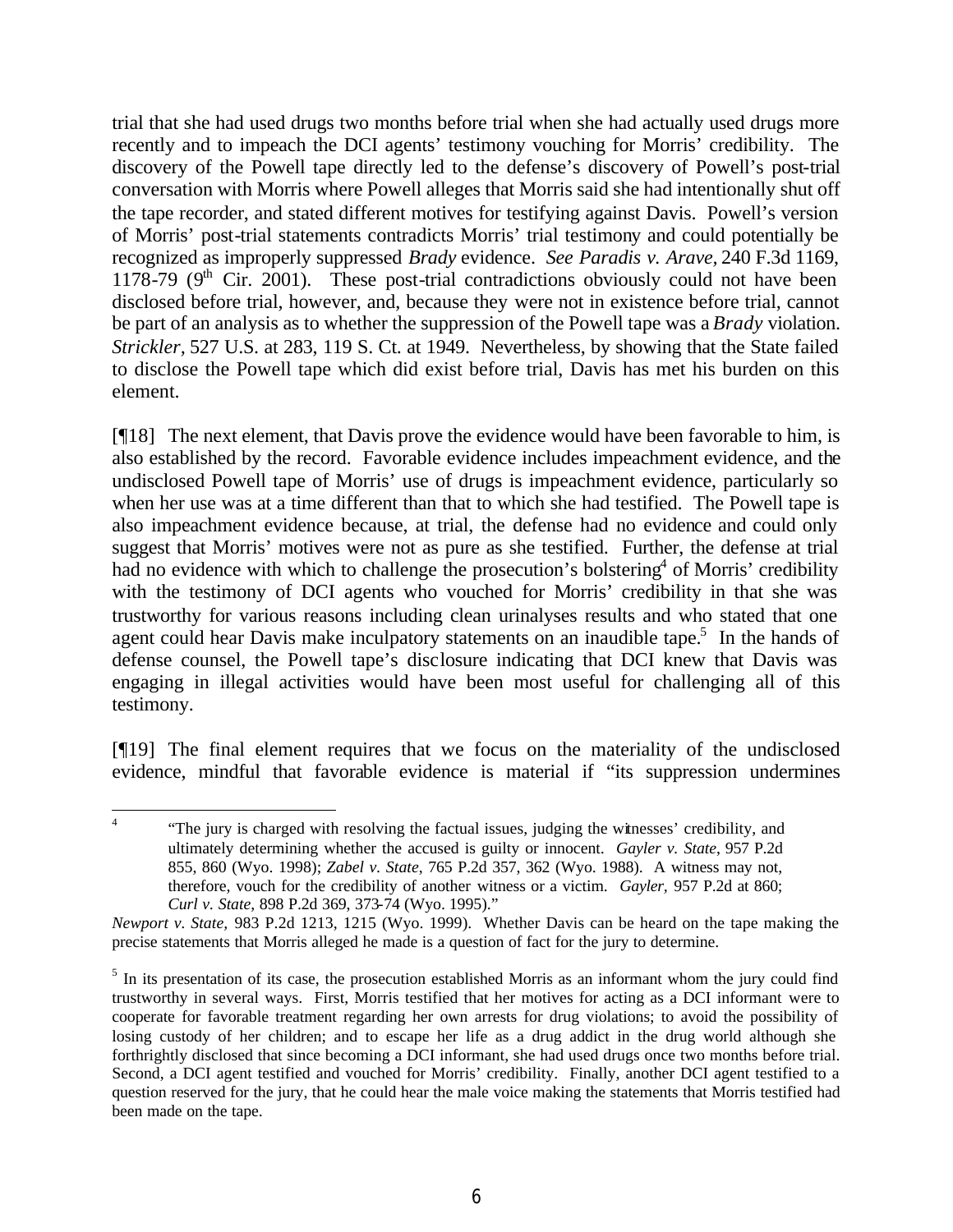confidence in the outcome of the trial." *Bagley,* 473 U.S. at 678, 105 S. Ct. at 3381. In *Kyles*, the Court further reviewed the meaning of materiality as it relates to the final result of the trial:

> *Bagley's* touchstone of materiality is a "reasonable probability" of a different result, and the adjective is important. The question is **not** whether the defendant would **more likely than not** have received a different verdict with the evidence, but whether in its absence he received a fair trial, understood as a trial resulting in a verdict worthy of confidence. A "reasonable probability" of a different result is accordingly shown when the government's evidentiary suppression "undermines confidence in the outcome of the trial."

*Kyles,* 514 U.S. at 434, 115 S. Ct. at 1566 (citing *Bagley*, 473 U.S. at 678, 105 S. Ct. at 3381) (emphasis added).

[¶20] In *Strickler,* the Court distinguished between finding a "reasonable probability" that the outcome might have been different requiring a reversal and finding a "reasonable possibility" requiring that the conviction be affirmed. 527 U.S. at 291, 119 S. Ct. at 1953. The dissent in *Strickler* cautioned that the continued use of the term "probability" promoted the likelihood that courts would apply the forbidden "more likely than not" determination and thus violate *Kyles,* and it proposed that the term be deemed "inevitably imprecise," thus warranting changing the term to a "significant possibility." *Id.* at 298, 119 S. Ct. at 1956 (Souter and Kennedy, JJ., concurring and dissenting). The differing conclusions on materiality reached by *Strickler's* majority and dissent in analyzing the particular facts illustrate not only that the preceding discussion is not idle intellectualizing but also that a conclusion regarding materiality may well be entirely subjective when credibility judgments are at issue.

[¶21] The subjectivity presented when evaluating the significance of credibility determinations is particularly troublesome in this case where Morris' credibility was the critical issue. Perhaps we could simply dispose of this case by simplistically concluding that had the Powell tape been disclosed, Morris would not have testified that she had used drugs two months earlier, but would have testified that she used them one month earlier; or by agreeing with the trial court that Morris had admitted that she had used drugs on a single occasion and a new trial is not required; or by deciding that the difference in time frames relating to Morris' drug use does not undermine our confidence in the verdict.

[¶22] However, our review indicates that the portions of the Morris tape where Davis allegedly made his inculpatory statements are inaudible, and, therefore, Davis' trial was dependent entirely upon Morris' testimony. Impeachment evidence that could be used to discredit such an important witness or cast doubt on her veracity is usually material. As previously discussed, the prosecution presented DCI agent testimony that bolstered Morris' credibility and opined that Davis could actually be heard on the tape. The Powell tape could